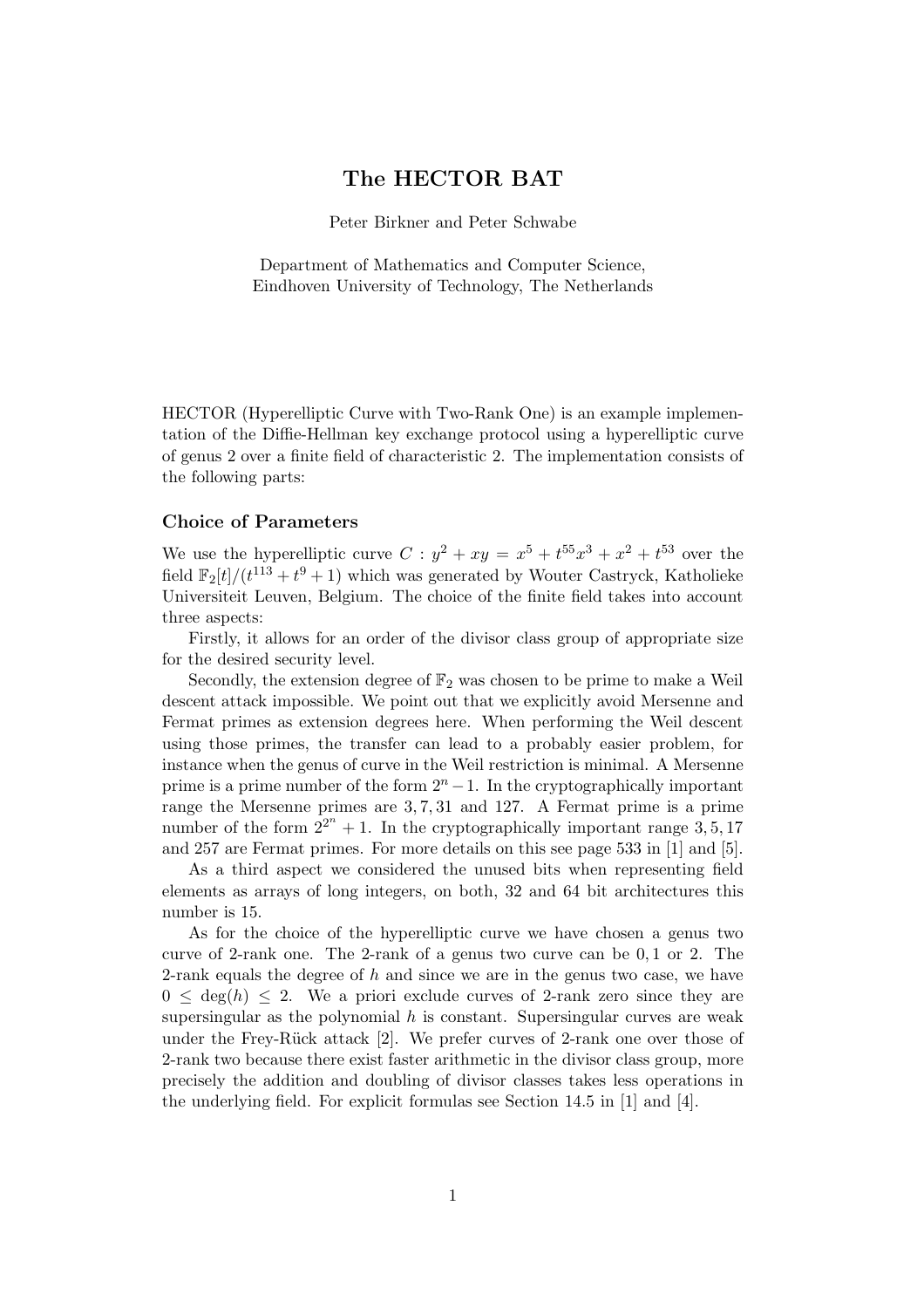### The Finite Field Implementation

The implementation of the finite field is based on the  $mp\mathbb{F}_q$  library [3]. More than just a library,  $mp\mathbb{F}_q$  is a code generator for finite field arithmetic. Algorithms for reduction can hence be optimised for just one special finite field. The library makes extensive use of the SSE2 processor extensions, so HECTOR will only run on machines, where this extension is available.

## The Arithmetic on the Curve

The arithmetic is chiefly based on three important points: (1) the method of computing a multiple of a divisor class, (2) the addition and doubling formulas and (3) the decision between affine and projective coordinates.

The method we use to compute a scalar multiple of a divisor class is wNAF, i.e. we use a signed bit representation and pre-computed windows. The addition and doubling formulas are the fasted yet known ones for our specific situation (cf.  $[1]$  and  $[4]$ ).

As for the choice of the coordinate system we need to mention that this heavily depends on the machine. The important number to look at in this context is the I/M-ratio. The question is how expensive a field inversion compared to a field multiplication is. If this ratio is rather low, then one might want to use affine coordinates using 1 field inversion but only a relatively small amount of multiplications. If, on the other hand, one inversion is expensive, one might want to avoid inversions completely at the cost of more multiplications. In this case we recommend using inversion-free projective coordinates.

## Group Exponentiation

For the group exponentiation we use two different algorithms. To compute multiples of the generator we use the 2-table comb method with 512 precomputed multiples in total. For the computation of multiples of points other than the generator we use the windowed NAF method with a window size of 5.

## Performance Evaluation

# References

- [1] Roberto M. Avanzi, Henri Cohen, Christophe Doche, Gerhard Frey, Tanja Lange, Kim Nguyen and Frederik Vercauteren: Handbook of Elliptic and Hyperelliptic Curve Cryptography. Chapman & Hall/CRC, 2005.
- [2] Gerhard Frey and Hans-Georg Rück: A remark concerning m-divisibility and the discrete logarithm problem in the divisor class group of curves. Mathematics of Computation, vol. 62, pp. 865–874, 1994.
- [3] Pierrik Gaudry, Emmanuel Thomé: The  $mp\mathbb{F}_q$  library and implementing curve-based key exchanges. Proceedings of SPEED workshop (Amsterdam), 2007.